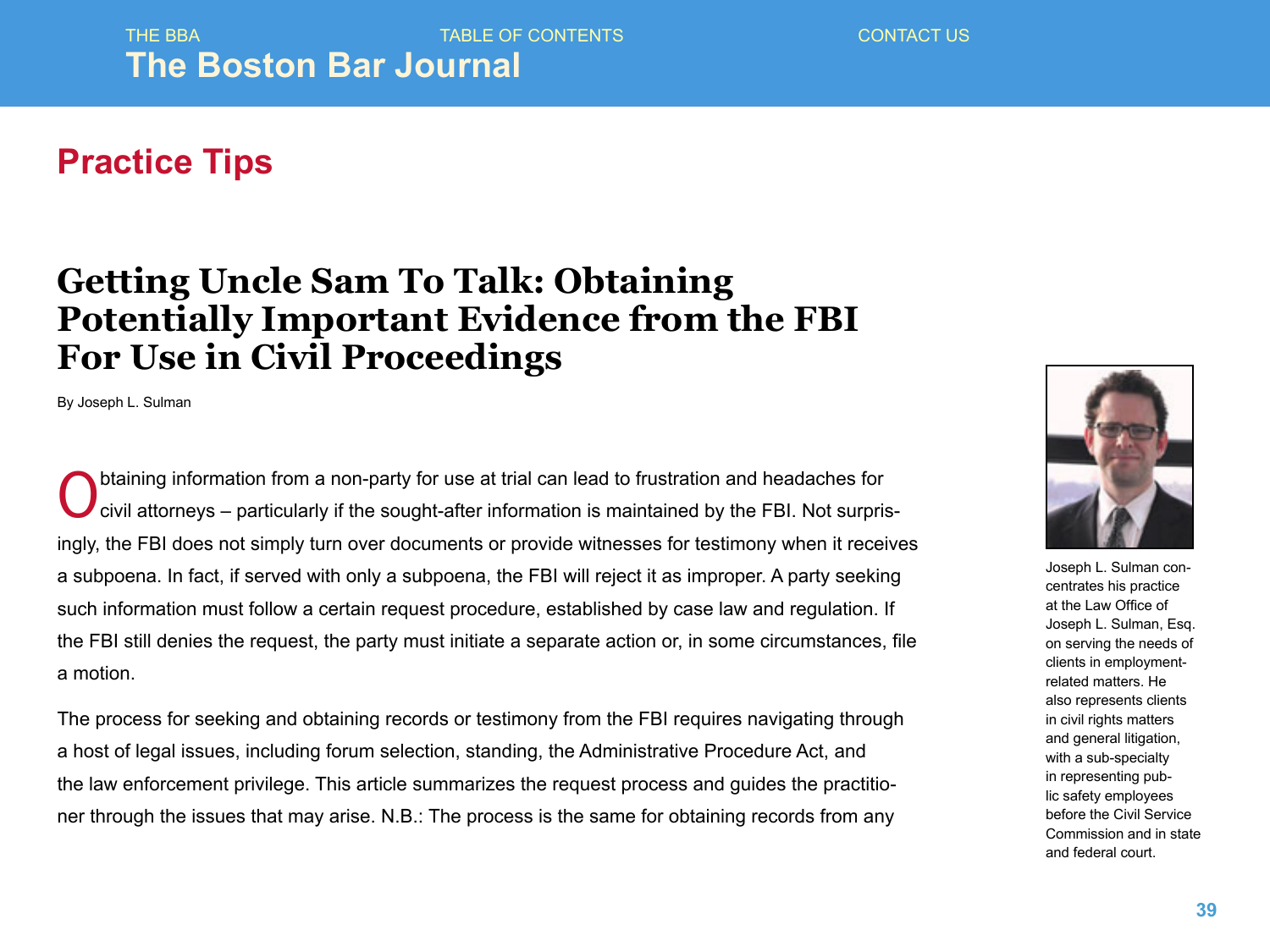agency in the federal Department of Justice (under which the FBI is classified), but for simplicity's sake this article refers to the FBI only.

First, the requesting party must send a written request to the U.S. Attorney's Office of the jurisdiction in which the case is pending. This document is referred to as a "*Touhy* request," named after *United States ex rel. Touhy v. Ragen*, 340 U.S. 462 (1951). A subpoena should accompany the request or immediately follow it, so that the party can file a motion to compel if the request is denied. The letter should be clearly marked as a *Touhy* request and should identify both the specific FBI case or file to which it refers and the specific documents or information requested. If possible, it should also identify the FBI agents involved in the creation of the documents or items.

Once the FBI receives the *Touhy* request, it refers to federal regulation 28 C.F.R. § 16.26 to determine if compliance is warranted. The FBI will not disclose records or permit an agent to testify in a civil action if doing so would 1) violate a statute or procedural rule, 2) violate a regulation, 3) reveal classified information (unless such information has been lawfully declassified), 4) reveal a confidential source (unless the investigative agency and source do not object), 5) reveal investigative records compiled for law enforcement purposes, or 6) reveal trade secrets improperly. *Id.*, § 16.26(b). If none of these circumstances apply, the regulation provides that the Deputy or Associate Attorney General will authorize disclosure if doing so is "appropriate under the rules of procedure governing the case or matter [and] under the relevant substantive law concerning privilege." *Id.*, § 16.26(a). In practice, the U.S. Attorney is delegated with making the decision whether to authorize disclosure. This regulation sets forth a procedural rule to guide the FBI in its evaluation of a *Touhy* request; it does not provide the government with an independent privilege or right to withhold information.

As expected, case law demonstrates that the FBI does not easily disclose its records or make its agents available to testify at court proceedings. Consider the case of an Arab-American involved in an employment discrimination lawsuit who sent a *Touhy* request for a file the FBI maintained on him, in order to prove that a co-worker falsely accused him of bomb-making. While the FBI produced the file,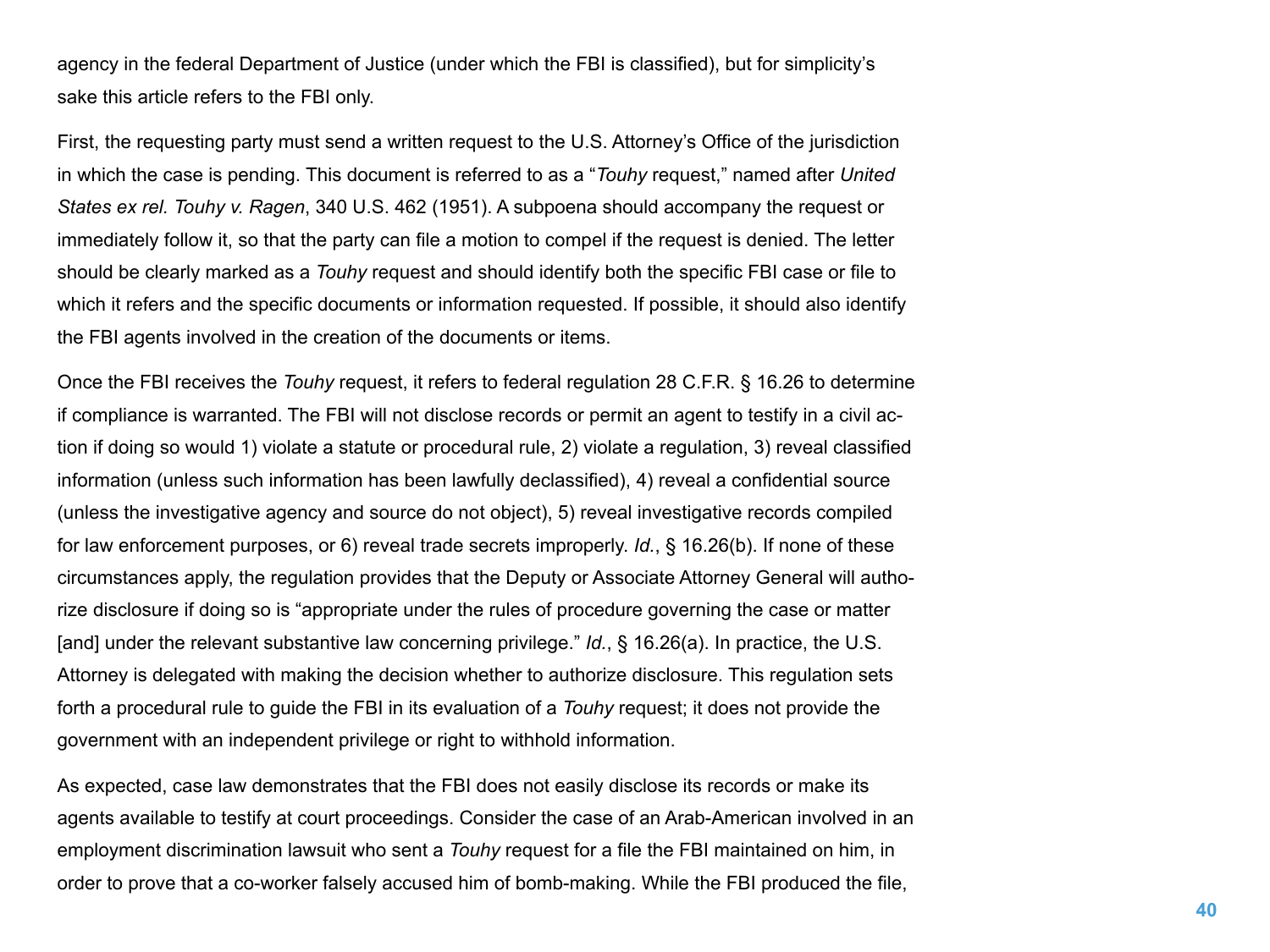it redacted the name of the informant - the very information the plaintiff needed for his civil suit. The Eighth Circuit affirmed the district court's ruling in favor of the FBI on the plaintiff's motion to compel. *Elnashar v. Speedway Superamerica, LLC*, 484 F.3d 1046 (8th Cir. 2007).

If the FBI denies the *Touhy* request in whole or in part, it will cite one or more of the justifications set forth in 28 C.F.R. § 16.26. At that point, and depending on the jurisdiction, the party seeking the information can do one of two things: it can file a separate action in federal court for violation of the Administrative Procedure Act (APA), or, if the underlying action is already in federal court, it can file a motion to compel. The First Circuit clearly allows a party involved in a federal lawsuit to file a motion to compel to enforce a subpoena to the FBI rather than initiate a separate APA action, but other circuits differ and the practitioner must check the case law for the jurisdiction in question. In all federal circuits, however, the requesting party must bring a separate APA action if the underlying dispute is in state court, since a state court does not have jurisdiction to enforce a subpoena served on a federal agency.

The FBI most often cites the law enforcement privilege (sometimes called the investigatory privilege) as justification for denying a *Touhy* request. This privilege applies to certain information related to law enforcement activities, as explained by the First Circuit:

The purpose of this privilege is to prevent disclosure of law enforcement techniques and procedures, to preserve the confidentiality of sources, to protect witness and law enforcement personnel, to safeguard the privacy of individuals involved in an investigation, and otherwise to prevent interference with an investigation.

*Commonwealth Puerto Rico v. United States*, 490 F.3d 50, 64 (1st Cir. 2007).

While the law enforcement privilege is widely recognized, it is qualified and can be overcome by a sufficient showing of need. Courts determine on a case-by-case basis whether the requesting party has demonstrated an authentic necessity, given the particular circumstances, to overcome the qualified privilege. "When the information sought is both relevant and essential to the presentation of the case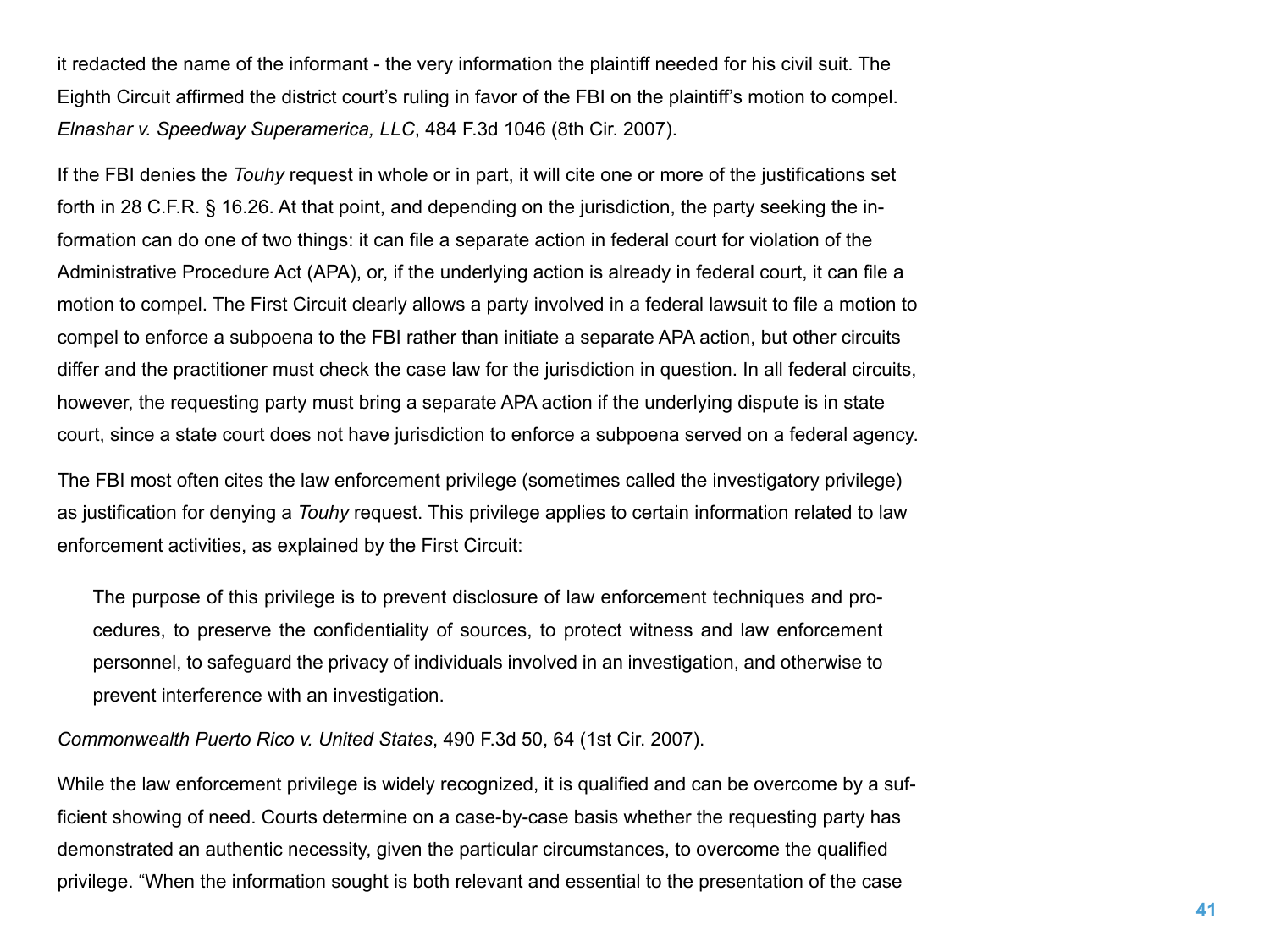on the merits and the need for disclosure outweighs the need for secrecy, the privilege is overcome." *Miller v. Mehltretter*, 478 F. Supp. 2d 415, 424 (W.D.N.Y. 2007). Since the APA dictates the standard of judicial review, the court ultimately examines whether the FBI's assertion of the privilege was arbitrary and capricious. As a practical matter, however, the APA standard does not often have significance. This is because determining whether the FBI acted arbitrarily and capriciously in asserting the privilege first requires an evaluation of whether the privilege applies or has been overcome by a sufficient showing of need in the given case. If the privilege does not apply or is overcome, then disclosure is warranted. The arbitrary and capricious analysis becomes significant when the FBI discloses some, but not all, of the requested information, and the court must evaluate whether the FBI acted arbitrarily and capriciously in determining what to disclose and what not to disclose. *See Cabral v. U.S. Dept. of Justice,* 587 F.3d 13, 23 (1st Cir. 2009).

As with all privilege claims, evaluating an assertion of the law enforcement privilege depends largely on specific facts; however, the case law provides some general guidelines. The Fifth Circuit has noted that "the law enforcement privilege is bounded by relevance and time constraints," and, "[t]herefore the privilege lapses either at the close of an investigation or a reasonable time thereafter." *In re Dept. of Homeland Sec*., 459 F.3d 565, 571 (5th Cir. 2006). This statement may be overbroad, however: the case law does not reveal a *per se* rule that a closed investigation nullifies the privilege. Still, the privilege is certainly strongest when an investigation is open; other key factors supporting the privilege include when the request seeks confidential sources and other highly sensitive law enforcement information and the relevance of the requested information to the pending case is weak. *See Cabral,* 587 F.3d at 23 (upholding assertion of privilege where requests were overly broad and not directly relevant to the primary issue at hand); *Borchers v. Commercial Union Ins., Co.*, 874 F. Supp. 78, 80 (S.D.N.Y. 1995) (upholding assertion of privilege where requests sought identity of and information provided by confidential informants, since informants expected confidentiality to remain indefinite and disclosure would discourage future informants from providing assistance); *Commonwealth of Puerto Rico*, 490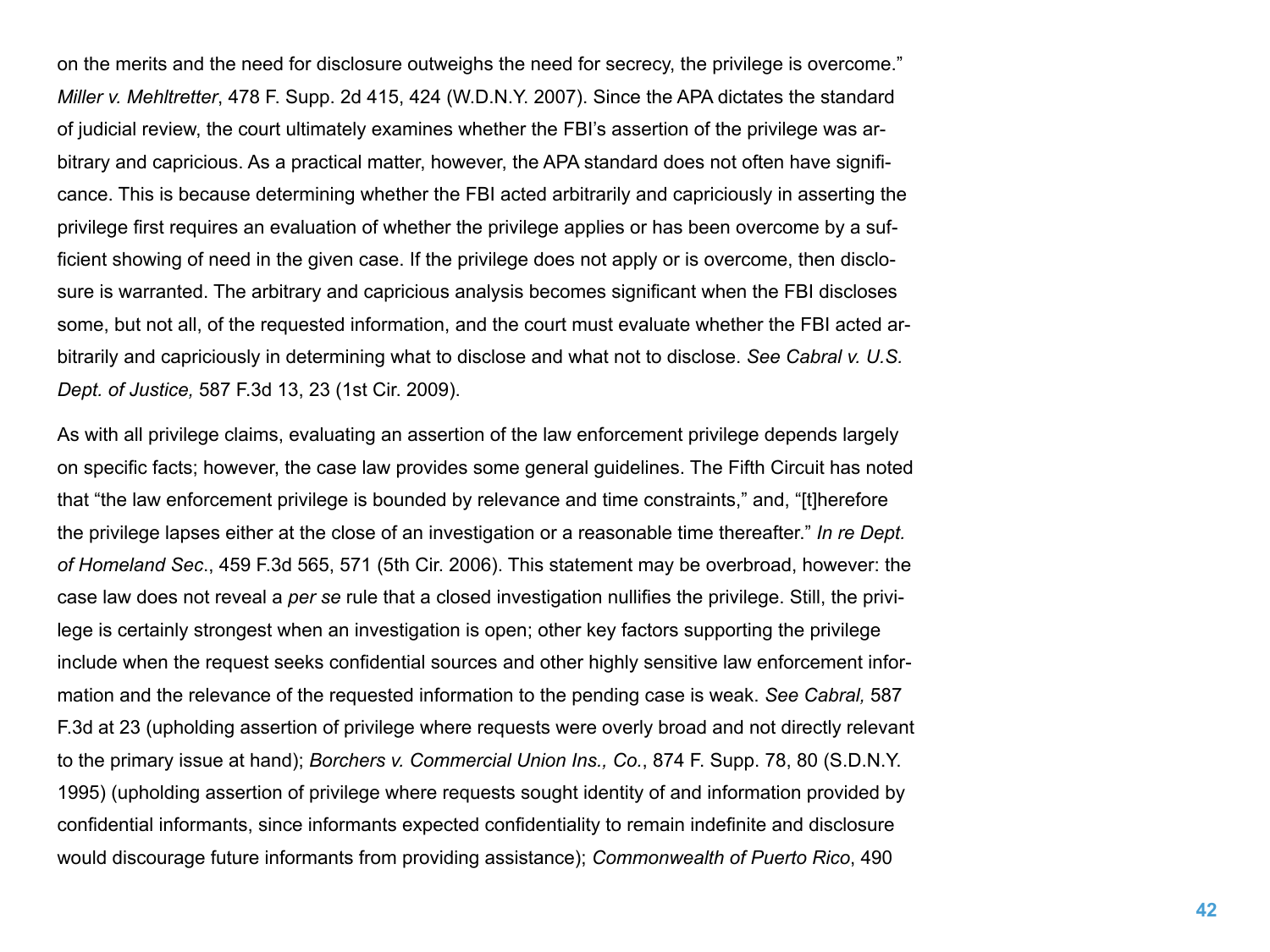F.3d at 68 (1st Cir. 2007) (upholding assertion of privilege where disclosure would reveal "the number and types of personnel used by the FBI to conduct operations" at issue, including agents names).

On the other hand, the requesting party may show that the privilege does not apply or that it is overcome by a sufficient showing of need. Instances where the privilege has been found inapplicable include where a city asserted the privilege to refuse to reveal whether it supplied undercover officers at a certain demonstration which was the focus of a complaint against the police, *Kunstler v. City of New York*, 439 F.Supp.2d 327, 328 (S.D.N.Y. 2006), and where the claim for privilege, even if strong, was not properly presented before the district court, *Friedman v. Bache Halsey Stuart Shields, Inc*., 738 F.2d 1336 (D.C. Cir. 1984). Instances where the privilege, once established, has been overcome include where the investigative materials and witness statements constitute the best evidence of possible malicious prosecution, *Vidrine v. U.S.,* 2009 WL 1844476, \*3 (W.D. La. June 22, 2009), and where the requested testimony from an FBI agent did not seek information about contacts with law enforcement officials or seek disclosure of confidential sources or vulnerable witnesses, *Mehltretter*, 478 F. Supp. 2d at 424. *See also Kitevski v. City of New York*, 2006 WL 680527, \*4 (S.D.N.Y. March 16, 2006) (ruling that city police department failed to provide sufficient facts to justify privilege); *Schiller v. City of New York*, 2007 WL 136149, 14 (S.D.N.Y. Jan. 19, 2007) (rejecting claim of law enforcement privilege where city only offered conclusory assertions of harm in disclosure).

Some courts have applied a multi-factored analysis to evaluate an assertion of the law enforcement privilege. These factors are:

(1) the extent to which disclosure will thwart governmental processes by discouraging citizens from giving the government information; (2) the impact upon persons who have given information of having their identities disclosed; (3) the degree to which governmental self-evaluation and consequent program improvement will be chilled by disclosure; (4) whether the information sought is factual data or evaluative summary; (5) whether the party seeking discovery is an actual or potential defendant in any criminal proceeding either pending or reasonably likely